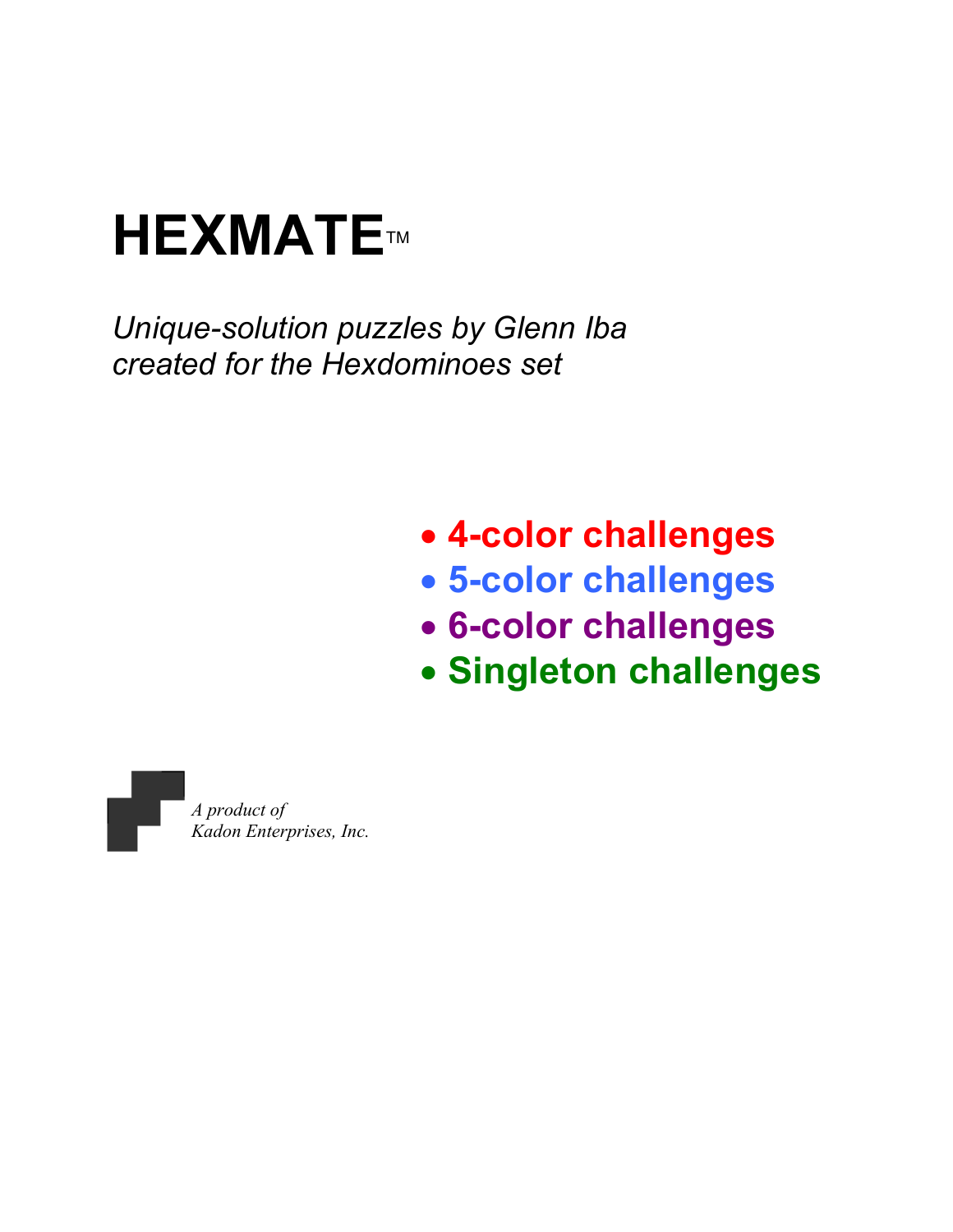#### Color Chart for HEXMATE CHALLENGES

A collection of unique-solution puzzles created by Glenn Iba for the Hexdominoes set by Kadon Enterprises, Inc.

Goal: For each of the Hexmate patterns in this book, use the specified subset of Hexdomino pieces shown below (4,5 or 6 colors) to form the exact color arrangements of the given patterns (see The Hexmate Challenges, page 3). For the "Singleton" challenges (pages 4-6), add the specified number of single hexes to the specified dihex groups below, with no single hexes touching each other within your solution. Actual-size hex grid layout sheets for each figure are supplied separately.



©2009 Kadon Enterprises, Inc., and Glenn Iba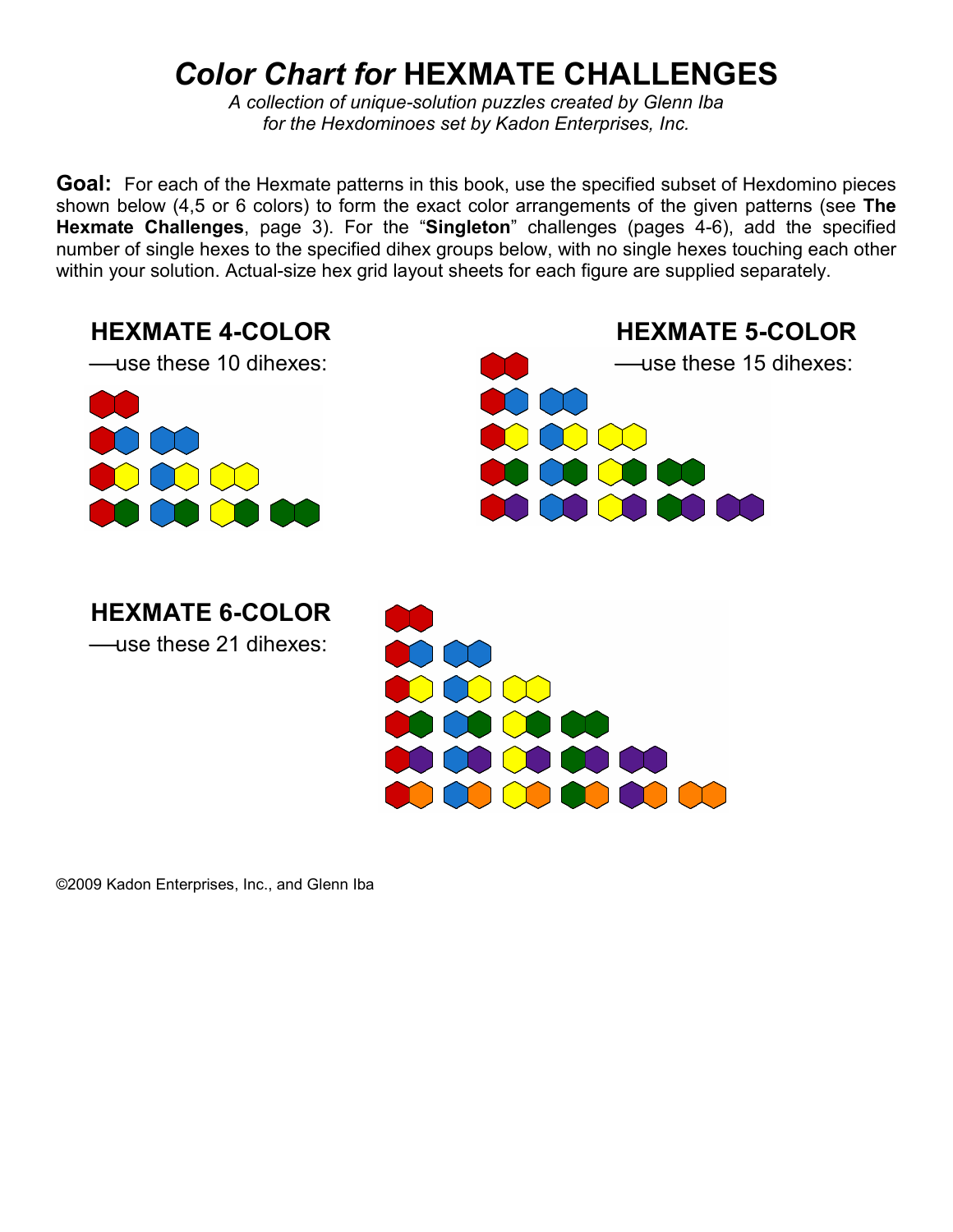## THE HEXMATE CHALLENGES

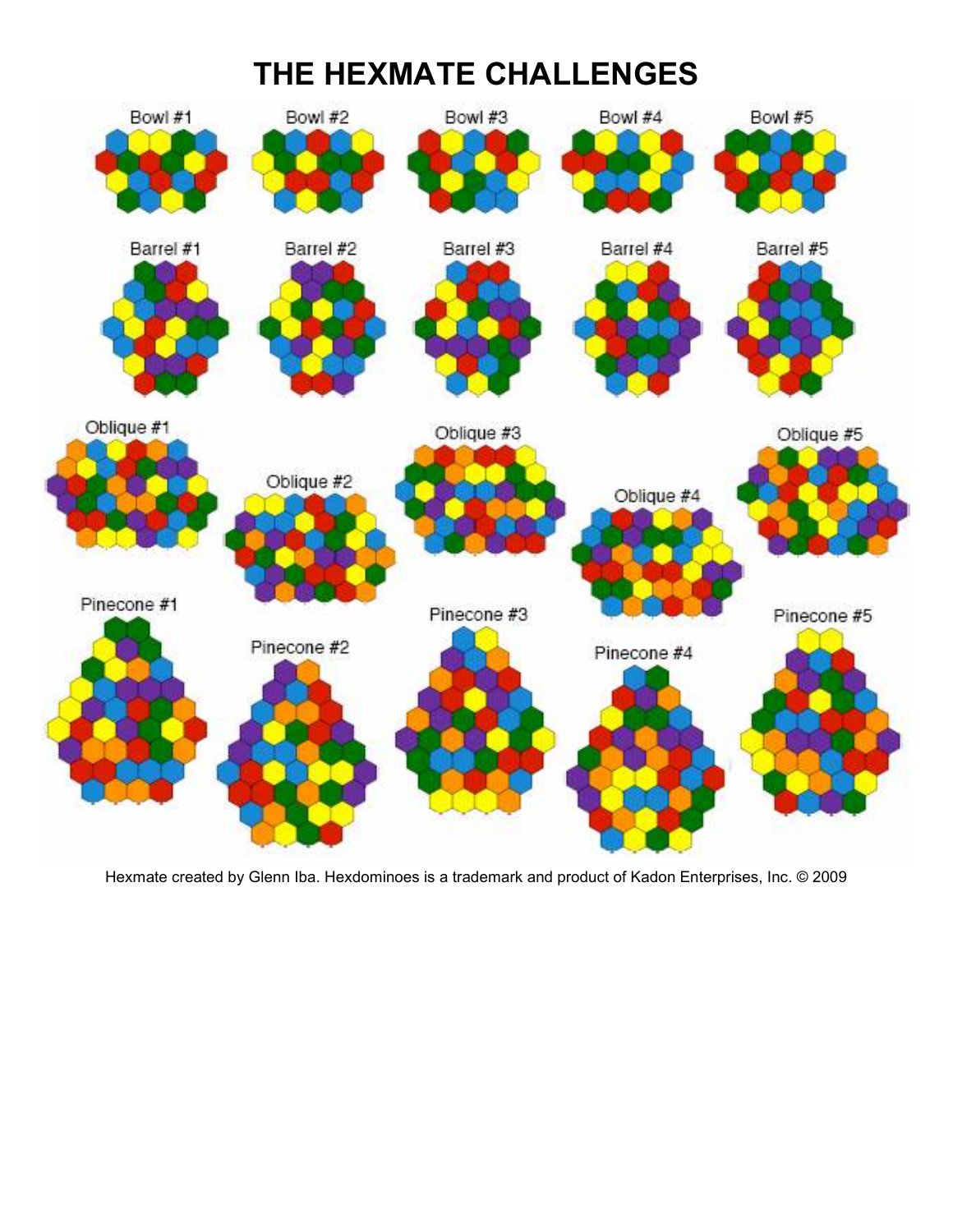#### HEXMATE 4-COLOR "SINGLETON" CHALLENGES

Use the 4-color Hexdomino dihexes plus 1, 2, 3 and 4 non-adjacent singletons to solve.



Add 1 single hex Add 2 single hexes



Add 3 single hexes Add 4 single hexes



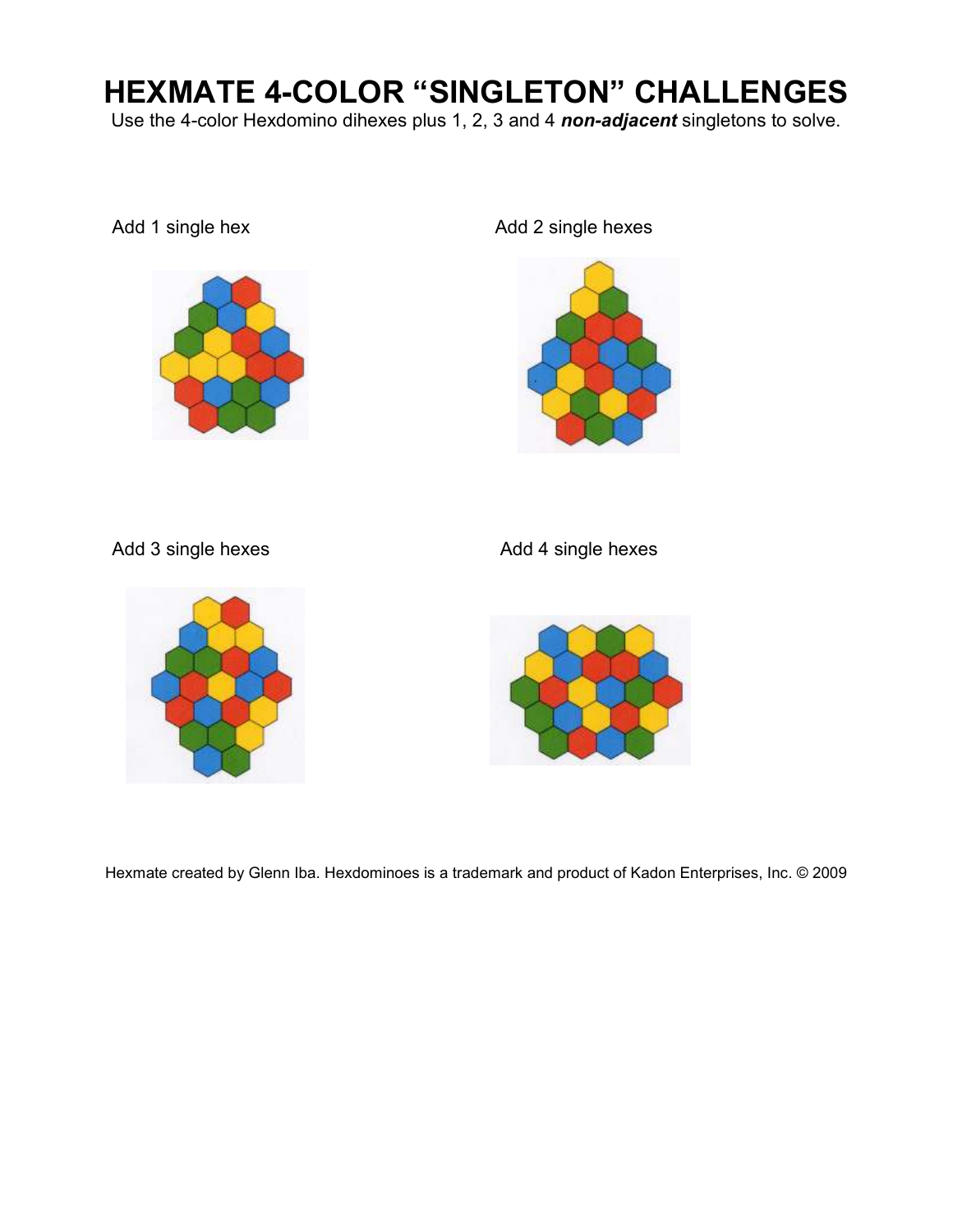#### HEXMATE 5-COLOR "SINGLETON" CHALLENGES

Use the 5-color Hexdomino dihexes plus 1, 2, 3, 4, and 5 non-adjacent singletons.



Add 4 single hexes Add 5 single hexes